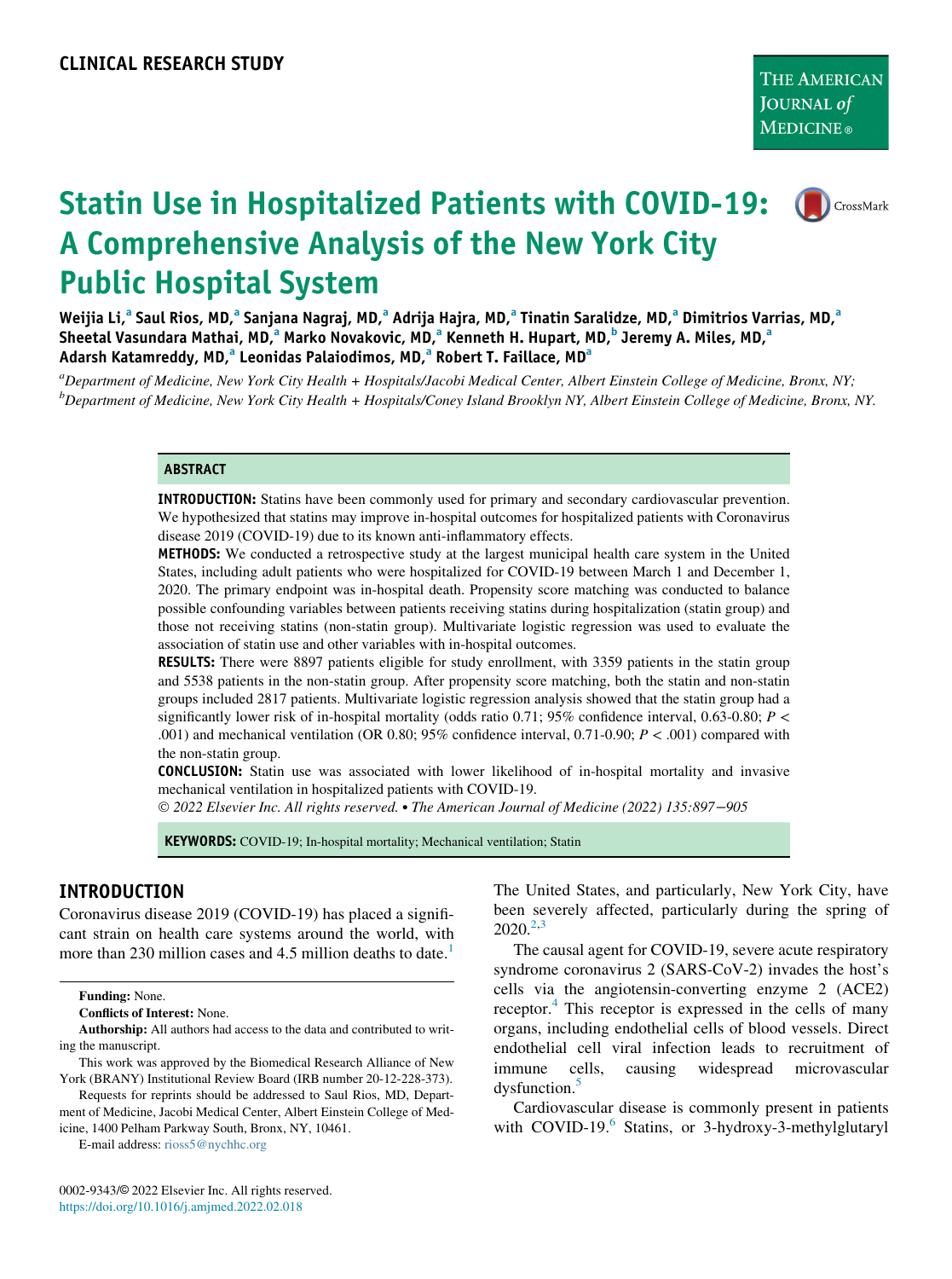coenzyme A (HMG-CoA) inhibitors, have been used for primary and secondary prevention of atherosclerotic disease by lowering low-density lipoprotein.<sup>[7](#page-7-6)</sup> Several studies have also proposed that the anti-inflammatory role of statins can suppress inflammatory cell infiltration and reduce inflam-matory markers in addition to their lipid-lowering effect.<sup>[8](#page-7-7)</sup> It is unknown whether this anti-inflammatory effect of statin

CLINICAL SIGNIFICANCE

in our hospital system.

mortality.

• The use of statins was independently associated with a significantly lower risk of in-hospital mortality and mechanical ventilation in patients hospitalized with COVID-19 infection

 Statin use still had a significant association with reduced in-hospital mortality and mechanical ventilation after the COVID-19 patient surge period. In patients admitted to the intensive care unit, statin use was also associated with a lower rate of in-hospital

therapy can have therapeutic effects in clinical entities other than cardiovascular disease such as infections or inflammatory diseases. In prior studies, the use of statins has been proven to reduce mortality in patients with seasonal influenza and was proposed as a treatment for the Middle Eastern Respiratory Syndrome infection. $9,10$  $9,10$  As such, our study aims to evaluate whether statin use is associated with improved in-hospital outcomes in hospitalized patients with moderate-to-severe COVID-19.

## MATERIAL AND METHODS

## Study Design and Patient Population

We conducted a retrospective observational cohort study at New York City Health + Hospitals, the largest municipal health care system in the United States, serving more than one million residents within the New York City metropolitan area. We included adult patients who tested positive for SARS-CoV-2 via polymerase chain reaction assays of nasopharyngeal specimens and who were hospitalized in one of the 11 acute care hospitals within the New York City Health + Hospitals system during the study period (March 1 through December 1, 2020).

All patients were classified into 2 groups: the statin group and the non-statin group. The statin group included patients who received at least one of the US Food and Drug Administration-approved statins (atorvastatin, fluvastatin, lovastatin, pitavastatin, pravastatin, rosuvastatin, simvastatin) during their hospitalizations. The non-statin group included those patients who did not receive any statins during their hospitalizations. Patients were excluded if they remained hospitalized at the end of the study period or there was missing information about body mass index.

Baseline characteristics including age, sex, history of hypertension, diabetes mellitus, obesity, coronary artery disease, heart failure, atrial fibrillation, stroke/transient ischemic attack, pulmonary hypertension, chronic obstructive pulmonary disease, and asthma were collected. Medications that were commonly used in patients with COVID-19 or were proposed as possibly having a therapeutic effect on COVID-19 by prior studies (hydroxychloroquine, $11$  remdesivir, $12$  glucocorticoid, $13$ ceftriaxone,  $\frac{14}{15}$  $\frac{14}{15}$  $\frac{14}{15}$  $\frac{14}{15}$  $\frac{14}{15}$  azithromycin,  $\frac{14}{15}$  piperacillin-tazobactam,  $\frac{15}{15}$ 

vancomycin, $15$  cefepime, $15$  angiotensin-converting enzyme inhibitors [ACEi],<sup>[16](#page-7-15)</sup> angiotensin receptor blockers [ARB],<sup>16</sup> angiotensin receptor−neprilysin inhibitor [ARNi],<sup>16</sup> tocilizu $mab^{17}$ ) were also collected as possible confounding variables. Patients were selected based on eligibility criteria, and patient data were retrieved from our electronic medical record system.

The study was approved by the Biomedical Research

Alliance of New York (BRANY) Institutional Review Board (IRB number 20-12-228-373). Informed consent was waived based on the retrospective nature of our study carrying minimal risks to the study population.

## Study Outcomes and Statistical Analysis

The primary outcome of the study was in-hospital mortality. The secondary outcomes included intensive care unit (ICU) admission and need for invasive mechanical ventilation. Continuous variables were described as mean  $\pm$  standard deviation. Categorical variables were reported as absolute numbers and percentages. The standardized mean

difference (SMD) was calculated to assess the difference between the 2 groups. Propensity score matching using nearest neighbor matching with a caliper of 0.1 standard deviations of the logit of the propensity scores was conducted to improve the comparability between the 2 groups. The baseline characteristics were incorporated into the propensity score matching model.

The following sociodemographic, clinical, and therapeutic variables were included in our analyses. Age and sex have been proven to be significant sociodemographic risk factors for severe COVID-19 infection.<sup>[18](#page-7-17)</sup> Hypertension, diabetes mellitus, obesity, coronary artery disease, heart failure, atrial fibrillation, asthma, chronic obstructive pulmonary disease, pulmonary hypertension, and stroke/transient ischemic attack were associated with the severity of COVID-19 infection, as demonstrated by prior studies.  $18-30$ Medications that were considered as possible confounders included: antibiotics for empiric treatment of possible superimposed bacterial infection in patients hospitalized with COVID-19 (ceftriaxone, azithromycin, piperacillintazobactam, vancomycin, cefepime) or medications (hydroxychloroquine, remdesivir, glucocorticoid, tocilizumab) that were proposed to affect in-hospital outcomes of COVID-19. One-to-one ratio matching was adopted based on sample size. An SMD <0.1 is considered well matched between the 2 groups. Univariate logistic regression was performed individually for each study outcome: in-hospital mortality, ICU admission, and mechanical ventilation. Those variables with  $P$  value  $\lt$  .1 in the univariate analyses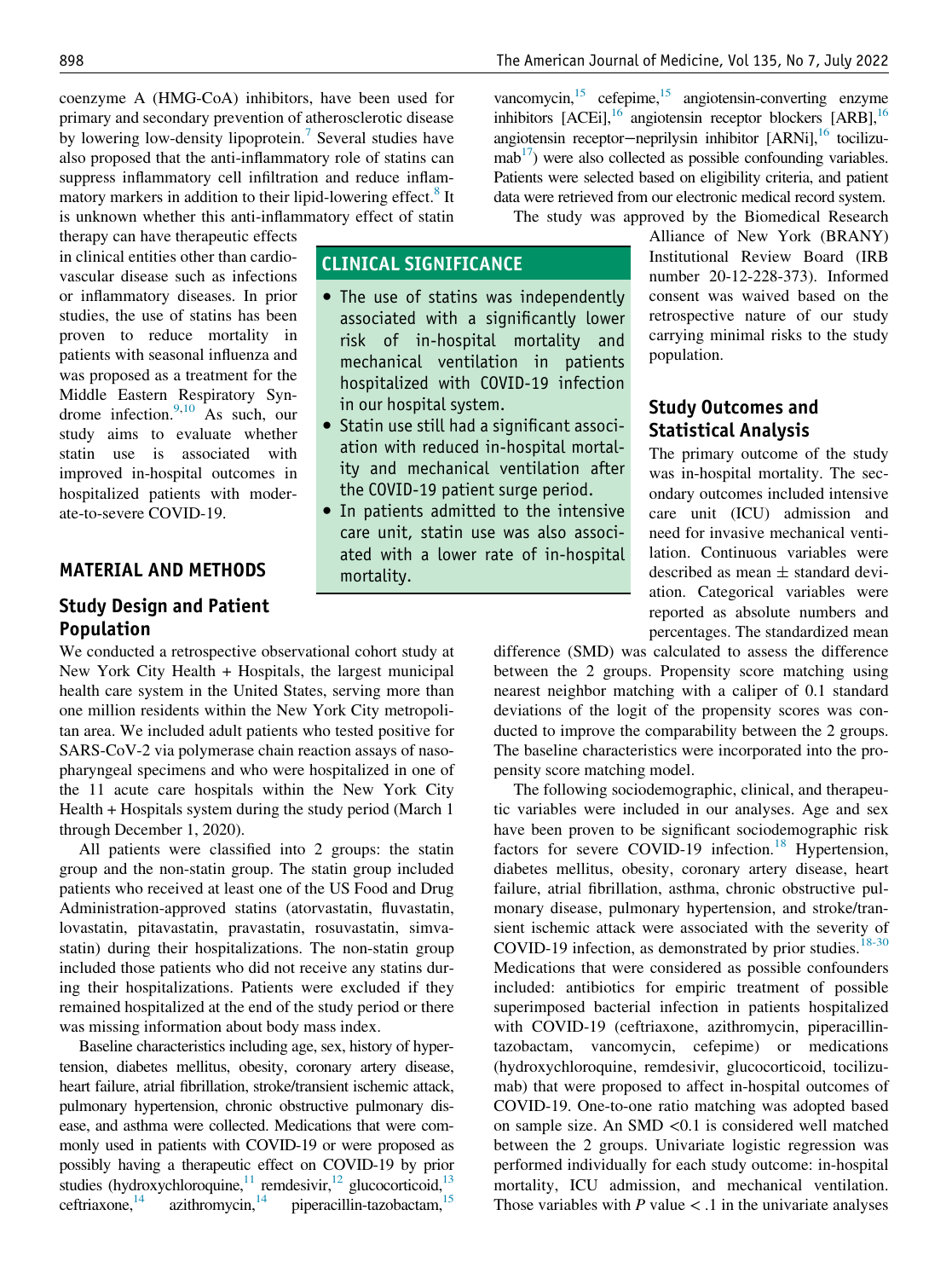<span id="page-2-0"></span>

|  | <b>Table 1</b> Baseline Demographic and Clinical Comorbidities Between Statin Group and Non-Statin Group |  |
|--|----------------------------------------------------------------------------------------------------------|--|
|  |                                                                                                          |  |

|                                                                                                                                       | Unmatched     |                  |       | Matched       |                  |       |
|---------------------------------------------------------------------------------------------------------------------------------------|---------------|------------------|-------|---------------|------------------|-------|
|                                                                                                                                       | Statin Group  | Non-Statin Group | SMD   | Statin Group  | Non-Statin Group | SMD   |
| Number of patients                                                                                                                    | 3359          | 5538             |       | 2817          | 2817             |       |
| Age, years: mean (SD)                                                                                                                 | 67.39 (12.95) | 59.97 (17.06)    | 0.490 | 66.50 (13.08) | 67.76 (14.65)    | 0.091 |
| Male sex $(\% )$                                                                                                                      | 2017 (60.0)   | 3446 (62.2)      | 0.045 | 1694(60.1)    | 1718 (61.0)      | 0.017 |
| Hypertension (%)                                                                                                                      | 1235 (36.8)   | 1036 (18.7)      | 0.412 | 868 (30.8)    | 840 (29.8)       | 0.022 |
| Diabetes mellitus (%)                                                                                                                 | 1066 (31.7)   | 809 (14.6)       | 0.415 | 734 (26.1)    | 682 (24.2)       | 0.043 |
| Obesity $(\% )$                                                                                                                       | 1264 (37.6)   | 2109 (38.1)      | 0.009 | 1053 (37.4)   | 1020 (36.2)      | 0.024 |
| Coronary artery disease (%)                                                                                                           | 317(9.4)      | 131(2.4)         | 0.304 | 183(6.5)      | 126 (4.5)        | 0.089 |
| Heart failure (%)                                                                                                                     | 361 (10.7)    | 208(3.8)         | 0.272 | 229(8.1)      | 190(6.7)         | 0.053 |
| Atrial fibrillation (%)                                                                                                               | 216(6.4)      | 151(2.7)         | 0.178 | 147(5.2)      | 125(4.4)         | 0.036 |
| Asthma (%)                                                                                                                            | 159(4.7)      | 225(4.1)         | 0.033 | 135(4.8)      | 130(4.6)         | 0.008 |
| Chronic obstructive pulmonary disease (%)                                                                                             | 164(4.9)      | 139(2.5)         | 0.126 | 110(3.9)      | 114(4.0)         | 0.007 |
| Pulmonary hypertension (%)                                                                                                            | 26(0.8)       | 22(0.4)          | 0.049 | 19(0.7)       | 16(0.6)          | 0.014 |
| Stroke/transient ischemic attack (%)                                                                                                  | 260(7.7)      | 108(2.0)         | 0.272 | 128(4.5)      | 101(3.6)         | 0.049 |
| Hydroxychloroquine (%)                                                                                                                | 1877 (55.9)   | 3399 (61.4)      | 0.112 | 1661 (59.0)   | 1706 (60.6)      | 0.033 |
| Azithromycin (%)                                                                                                                      | 2135 (63.6)   | 4056 (73.2)      | 0.209 | 1890 (67.1)   | 1930 (68.5)      | 0.030 |
| Ceftriaxone (%)                                                                                                                       | 1951 (58.1)   | 3608 (65.1)      | 0.146 | 1718 (61.0)   | 1780 (63.2)      | 0.045 |
| Piperacillin-tazobactam (%)                                                                                                           | 698 (20.8)    | 1154 (20.8)      | 0.001 | 597 (21.2)    | 593 (21.1)       | 0.003 |
| Cefepime (%)                                                                                                                          | 581 (17.3)    | 844 (15.2)       | 0.056 | 472 (16.8)    | 491 (17.4)       | 0.018 |
| Vancomycin (%)                                                                                                                        | 1009 (30.0)   | 1589 (28.7)      | 0.030 | 848 (30.1)    | 856 (30.4)       | 0.006 |
| Remdesivir (%)                                                                                                                        | 162(4.8)      | 271(4.9)         | 0.003 | 135(4.8)      | 127(4.5)         | 0.013 |
| ACEI/ARB/ARNI (%)                                                                                                                     | 955 (28.4)    | 607 (11.0)       | 0.450 | 626 (22.2)    | 572 (20.3)       | 0.047 |
| Tocilizumab (%)                                                                                                                       | 212(6.3)      | 316(5.7)         | 0.025 | 184(6.5)      | 182(6.5)         | 0.003 |
| Glucocorticoid (%)                                                                                                                    | 728 (21.7)    | 946 (17.1)       | 0.116 | 615 (21.8)    | 626 (22.2)       | 0.009 |
| ACEi = angiotensin-converting enzyme inhibitor; ARB = angiotensin receptor blocker; ARNi = angiotensin receptor-neprilysin inhibitor; |               |                  |       |               |                  |       |

SMD = standardized mean difference.

were incorporated into the multivariate logistic regression model. The threshold of statistical significance was  $P < .05$ . All analyses were conducted using R 3.6.3 version (RStudio software, RStudio, Boston, Mass).

#### RESULTS

<span id="page-2-1"></span>A total of 8897 patients were eligible for study enrollment after excluding 160 patients who had not been discharged at the end of the study period, 60 patients who were not admitted to our acute care hospitals, and 1682 that did not have available body mass index. There were 3359 patients found to be in the statin group and 5538 patients in the nonstatin group. After propensity score matching, both the statin and non-statin groups contained 2817 patients, with mean age around 67 years, 67% of whom were male. Hypertension, obesity, and diabetes mellitus were the 3 most common comorbidities. The matched cohorts were balanced for age, sex, comorbidities including hypertension, diabetes, obesity, coronary artery disease, heart failure, atrial fibrillation, asthma, chronic obstructive pulmonary disease, pulmonary hypertension, stroke/transient ischemic attack, and prescriptions of other medications with SMD <0.10 ([Table 1\)](#page-2-0).

### Characteristics of the Study Population

A total of 80.4% (7152 of 8897) of our patients were admitted between March and April when New York City was the

epicenter of COVID-19. Of these patients, a total 64.1% (4587 of 7152) of the patients who were admitted between March and April were not given a statin ([Figure 1\)](#page-2-1). Across all the acute care hospitals located in different geographic areas of New York City, statin use was variable between different institutions ([Figure 2](#page-3-0)).

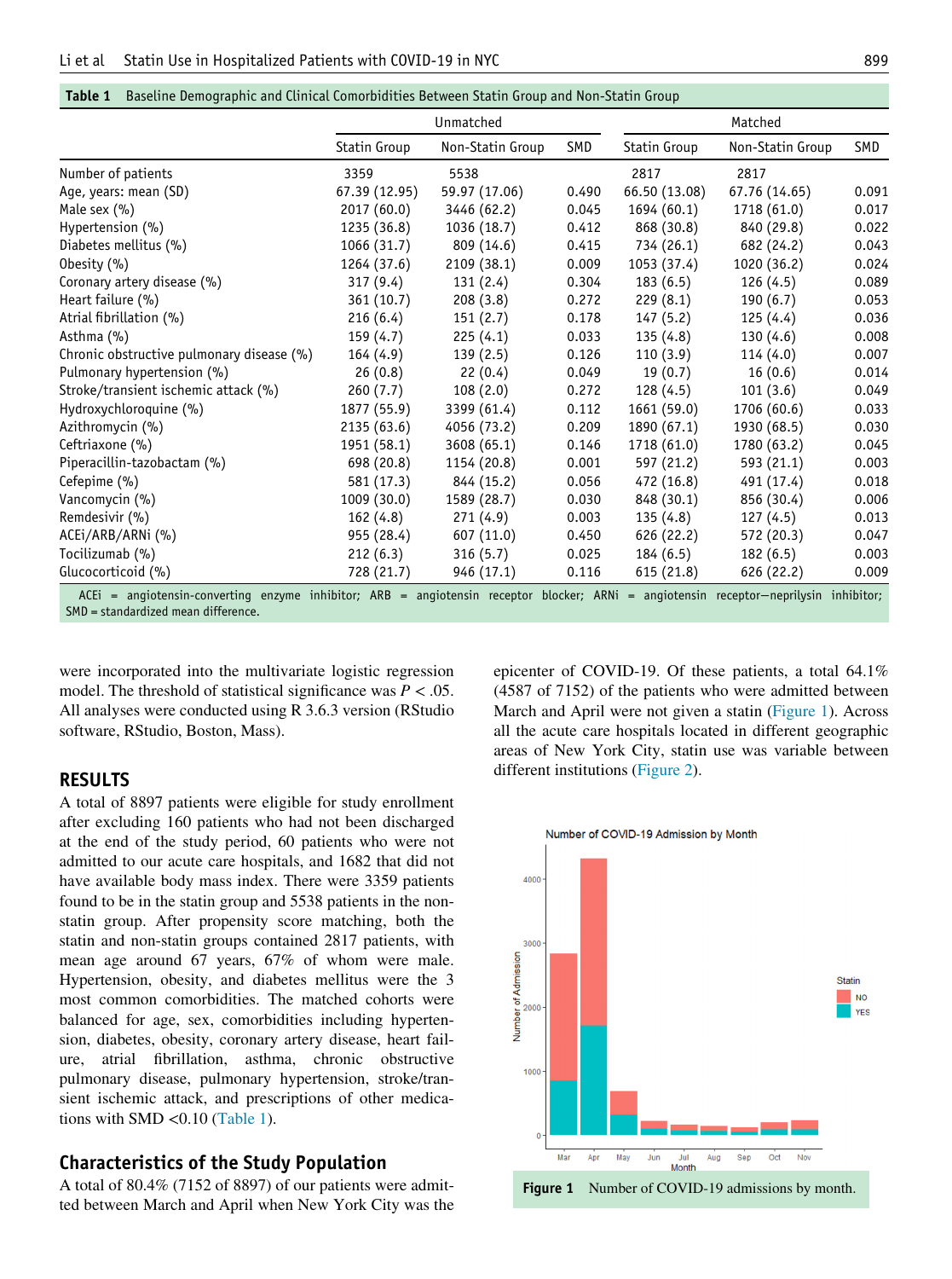<span id="page-3-0"></span>

Figure 2 Number of COVID-19 admissions by hospitals.

BE = NYC Health + Hospitals/Bellevue; CI = NYC Health + Hospitals/Coney Island;  $EL = NYC$  Health + Hospitals/Elmhurst; HA = NYC Health + Hospitals/Harlem; JA = NYC Health + Hospitals/Jacobi; KC = NYC Health + Hospitals/Kings County;  $LI = NYC$  Health + Hospitals/Lincoln; ME = NYC Health + Hospitals/Metropolitan; NO = NYC Health + Hospitals/North Central Bronx; QU = NYC Health + Hospitals/Queens; WO = NYC Health + Hospitals/Woodhull.

## Primary Outcome: In-Hospital Mortality

A total of 29.0% (817 of 2817) of patients in the statin group and 37.1% (1045 of 2817) patients in the non-statin group died during hospitalization of COVID-19. Multivariate logistic regression analysis showed that the statin use was associated with a significantly lower likelihood for in-hospital death compared with the non-statin group (odds ratio [OR] 0.71; 95% confidence interval [CI], 0.63-0.80;  $P < .001$ ]. In addition, increasing age and coronary artery disease were significant risk factors for in-hospital mortality.

We noticed that the univariate and multivariate logistic regression analysis suggested that hypertension was a protective factor against in-hospital mortality, but a significant interaction between hypertension and ACEi/ARB/ARNi use ( $P = .03$ ) existed. After adding the interaction variables of hypertension and ACEi/ARB/ARNi use in the multivariate logistic regression model, hypertension was no longer a significant protective factor  $(P = .10)$ . ACEI/ARB/ARNi use was statistically significantly associated with reduced in-hospital mortality (OR 0.41; 95% CI, 0.34-0.50;  $P <$ .001), suggesting the effect of hypertension was largely attributed to ACEi/ARB/ARNi use ([Table 2\)](#page-3-1).

## Secondary Outcomes

ICU admission. Regarding admission to the ICU, 21.1% (594 of 2817) of patients in the statin group required admission to the ICU compared with 22.8% (642 of 2817) of patients in the non-statin group. Multivariate logistic regression analysis showed that the statin group had a trend toward a lower likelihood for ICU admission, although this association did not reach the threshold of statistical significance (OR 0.90; 95% CI, 0.79-1.02;  $P = .092$ ]. Additionally, for the statin group patients, increasing age was associated with reduced ICU admission [\(Table 3](#page-4-0)).

Mechanical ventilation. Among patients to whom statin was administered, 24.2% (683 of 2817) needed mechanical ventilation, and 28.5% (803 of 2817) of the patients without statin use during hospitalization underwent mechanical ventilation. Multivariate logistic regression demonstrated that during the hospitalization, mechanical ventilation occurred

<span id="page-3-1"></span>

| Variable                              | Univariate and Multivariate Logistic Regression Analyses for In-Hospital Mortality<br>Univariate | Multivariate                      | After Adding Interaction          |
|---------------------------------------|--------------------------------------------------------------------------------------------------|-----------------------------------|-----------------------------------|
|                                       | (Odds ratio, 95% CI).                                                                            | (Odds ratio, 95% CI).             | (Odds ratio, 95% CI).             |
| <b>Statin</b>                         | 0.69 (0.62-0.77), $P < .001$                                                                     | 0.71 (0.63-0.80), $P < .001$      | 0.72 (0.64-0.80), $P < .001$      |
| Aqe                                   | 1.04 $(1.03-1.04)$ , $P < .001$                                                                  | 1.03 (1.03-1.04), $P < .001$      | 1.03 $(1.03 - 1.04)$ , $P < .001$ |
| Male sex                              | 1.09 $(0.97-1.22)$ , $P = .142$                                                                  |                                   |                                   |
| Hypertension                          | $0.82$ (0.72-0.92), $P = .001$                                                                   | 0.77 (0.67-0.88), $P < .001$      | $0.88(0.76-1.02), P = .100$       |
| Diabetes mellitus                     | $0.91(0.80-1.03)$ , $P = .151$                                                                   |                                   |                                   |
| Obesity                               | 1.02 $(0.91-1.15)$ , $P = .686$                                                                  |                                   |                                   |
| Coronary artery disease               | 1.49 $(1.17-1.87)$ , $P = .001$                                                                  | 1.59 $(1.24 - 2.04)$ , $P < .001$ | 1.67 $(1.29-2.15)$ , $P < .001$   |
| Heart failure                         | $0.94$ (0.76-1.16), $P = .554$                                                                   |                                   |                                   |
| Atrial fibrillation                   | 1.21 $(0.94-1.55)$ , $P = .143$                                                                  |                                   |                                   |
| Asthma                                | $0.72$ (0.54-0.94), $P = .019$                                                                   | $0.80$ (0.59-1.08), $P = .148$    | $0.82$ (0.60-1.11), $P = .209$    |
| Chronic obstructive pulmonary disease | 1.28 $(0.97 - 1.68)$ , $P = .083$                                                                | 1.22 $(0.91-1.63)$ , $P = .176$   | 1.22 $(0.90-1.63)$ , $P = .196$   |
| Pulmonary hypertension                | $0.50$ (0.20-1.09), $P = .106$                                                                   |                                   |                                   |
| Stroke/transient ischemic attack      | $0.80$ (0.59-1.06), $P = .126$                                                                   |                                   |                                   |
| ACEi/ARB/ARNi* hypertension           | $0.68$ (0.48-0.95), $P = .027$                                                                   |                                   | $0.68$ (0.48-0.97), $P = .034$    |

<span id="page-3-2"></span>\*Interaction.ACEi = angiotensin-converting enzyme inhibitor; ARB = angiotensin receptor blocker; ARNi = angiotensin receptor−neprilysin inhibitor.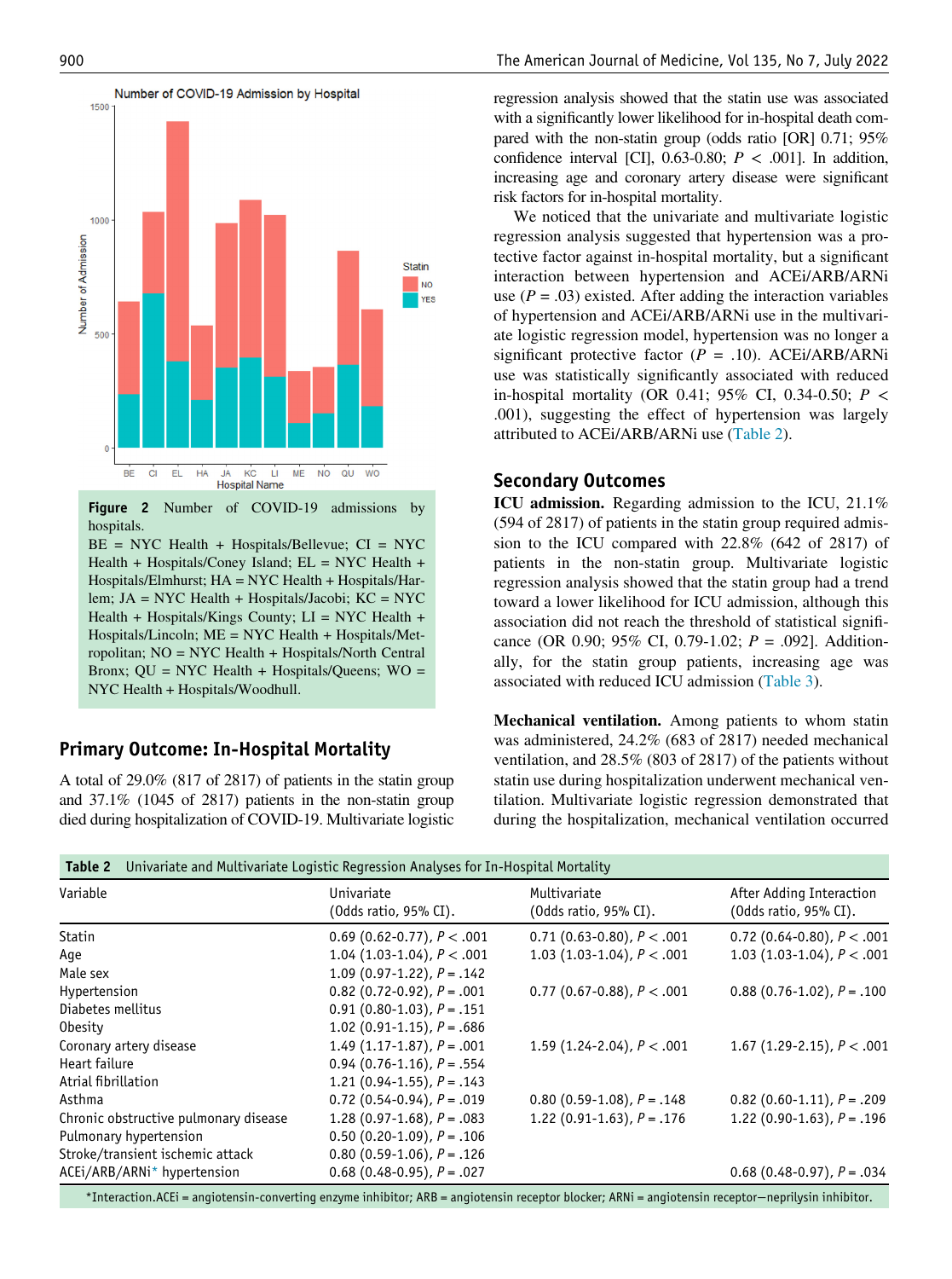Table 3 Univariate and Multivariate Logistic Regression Analyses for Intensive Care Unit Admission

<span id="page-4-0"></span>

|                                   | (Odds ratio, 95% CI).           | (Odds ratio, 95% CI).            |
|-----------------------------------|---------------------------------|----------------------------------|
| $0.91(0.80-1.03)$ , $P = .122$    | $0.90(0.79-1.02)$ , $P = .092$  | $0.89$ (0.78-1.01), $P = .070$   |
| 0.98 (0.98-0.99), $P < .001$      | 0.99 (0.98-0.99), $P < .001$    | 0.99 (0.98-0.99), $P < .001$     |
| 1.53 $(1.34 - 1.75)$ , $P < .001$ | 1.45 $(1.27-1.67)$ , $P < .001$ | 1.45 $(1.27-1.67)$ , $P < .001$  |
| $0.82$ (0.71-0.95), $P = .007$    | $0.90(0.78-1.04)$ , $P = .162$  | $0.90$ (0.78-1.04), $P = .162$   |
| 0.99 $(0.85-1.14)$ , $P = .844$   |                                 |                                  |
| 1.31 $(1.15-1.49)$ , $P < .001$   | 1.27 $(1.11-1.46)$ , $P < .001$ | 1.27 $(1.11-1.46)$ , $P < .001$  |
| 1.07 $(0.81-1.39)$ , $P = .65$    |                                 |                                  |
| $0.67$ (0.51-0.87), $P = .004$    | $0.76$ (0.57-1.00), $P = .051$  | $0.68$ (0.44-1.01), $P = .066$   |
| 1.15 $(0.86 - 1.52)$ , $P = .342$ |                                 |                                  |
| $0.64$ (0.45-0.89), $P = .010$    | $0.71(0.49-1.00)$ , $P = .055$  | $0.71(0.49-1.00)$ , $P = .056$   |
| $0.72$ (0.50-1.01), $P = .068$    | $0.90(0.61-1.28), P = .563$     | $0.90$ (0.61-1.28), $P = .571$   |
| 1.05 $(0.45 - 2.22)$ , $P = .895$ |                                 |                                  |
| 1.16 $(0.84 - 1.57)$ , $P = .348$ |                                 |                                  |
| 1.27 $(0.74 - 2.19)$ , $P = .385$ |                                 | 1.23 $(0.71, 2.13)$ , $P = .463$ |
|                                   |                                 |                                  |

<span id="page-4-2"></span>significantly less frequently in the statin group compared with the non-statin group (OR 0.80; 95% CI, 0.71-0.90);  $P < .001$ ). Male sex and obesity are also significant predictors of higher risk of requiring mechanical ventilation. Despite the fact that heart failure appears to be a significant protective factor for mechanical ventilation, a possible interaction between statin use and heart failure exists  $(P = .23)$ . After introducing the interaction variable of statin use and heart failure, the effect of heart failure was no longer significant  $(P = .40)$  [\(Table 4\)](#page-4-1).

### Subgroup Analysis

We performed subgroup analyses using the outcome of ICU admission and mechanical ventilation as surrogates for COVID-19 severity, and the results showed that the statin group is associated with a reduced in-hospital mortality in both ICU (OR 0.69; 95% CI, 0.55-0.86) and non-ICU patients (OR 0.69; 95% CI, 0.61-0.79; P-interaction .955). But for patients who required mechanical ventilation, statin therapy failed to show a significant reduction in hospital mortality (OR 0.81; 95% CI, 0.65-1.01, P-interaction .160).

### Sensitivity Analysis

We reassessed the effect of statin use on in-hospital mortality from May 16 to December 1, 2020 after the surge period in New York City. $31$  After applying propensity score matching [\(Table 5](#page-5-0)), the statin group still had a significant reduced in-hospital mortality (OR 0.54; 95% CI, 0.33-0.87;  $P = .013$ ) and mechanical ventilation rate (OR 0.57; 95%) CI, 0.38-0.85;  $P = .006$ ), but not ICU admission (OR 0.82; 95% CI, 0.60-1.12;  $P = .204$ ).

#### **DISCUSSION**

Our study found that the use of statins was independently associated with a significantly lower risk of in-hospital

<span id="page-4-1"></span>

| Univariate<br>$(0$ dds ratio, 95% CI $).$ | Multivariate<br>$(0$ dds ratio, 95% CI $).$ | After Adding Interaction<br>(Odds ratio, 95% CI).                                   |
|-------------------------------------------|---------------------------------------------|-------------------------------------------------------------------------------------|
| 0.80 (0.71-0.90), $P < .001$              | 0.80 (0.71-0.90), $P < .001$                | $0.81$ (0.72-0.92), $P = .001$                                                      |
| 0.99 (0.99-1.00), $P < .001$              | 1.00 $(0.99-1.00)$ , $P = .307$             | 1.00 $(0.99-1.00)$ , $P = .299$                                                     |
| 1.26 $(1.11-1.42)$ , $P < .001$           | 1.30 (1.15-1.48), $P < .001$                | 1.30 $(1.15-1.48)$ , $P < .001$                                                     |
| $0.86$ (0.75-0.98), $P = .023$            | 0.92 $(0.80-1.06)$ , $P = .243$             | 0.92 $(0.80-1.06)$ , $P = .241$                                                     |
| $0.91$ (0.79-1.05), $P = .198$            |                                             |                                                                                     |
| 1.52 (1.35-1.72), $P < .001$              | 1.58 $(1.39-1.80)$ , $P < .001$             | 1.58 $(1.39-1.80)$ , $P < .001$                                                     |
| 1.04 $(0.80-1.35)$ , $P = .740$           |                                             |                                                                                     |
| $0.69$ (0.54-0.88), $P = .003$            | $0.74$ (0.57-0.96), $P = .023$              | $0.86$ (0.60-1.21), $P = .403$                                                      |
| $0.83$ (0.62-1.11), $P = .218$            |                                             |                                                                                     |
| $0.76$ (0.55-1.01), $P = .066$            | $0.79$ (0.57-1.07), $P = .136$              | $0.79$ (0.57-1.07), $P = .133$                                                      |
| $0.88$ (0.64-1.20), $P = .432$            |                                             |                                                                                     |
| $0.36$ (0.11-0.91), $P = .054$            | $0.42$ (0.12-1.07), $P = .105$              | $0.43$ (0.13-1.10), $P = .116$                                                      |
| 1.14 $(0.84 - 1.51)$ , $P = .392$         |                                             |                                                                                     |
| $0.74$ (0.45-1.21), $P = .226$            |                                             | $0.74$ (0.45-1.22), $P = .242$                                                      |
|                                           |                                             | Univariate and Multivariate Logistic Regression Analyses for Mechanical Ventilation |

<span id="page-4-3"></span>\*Interaction.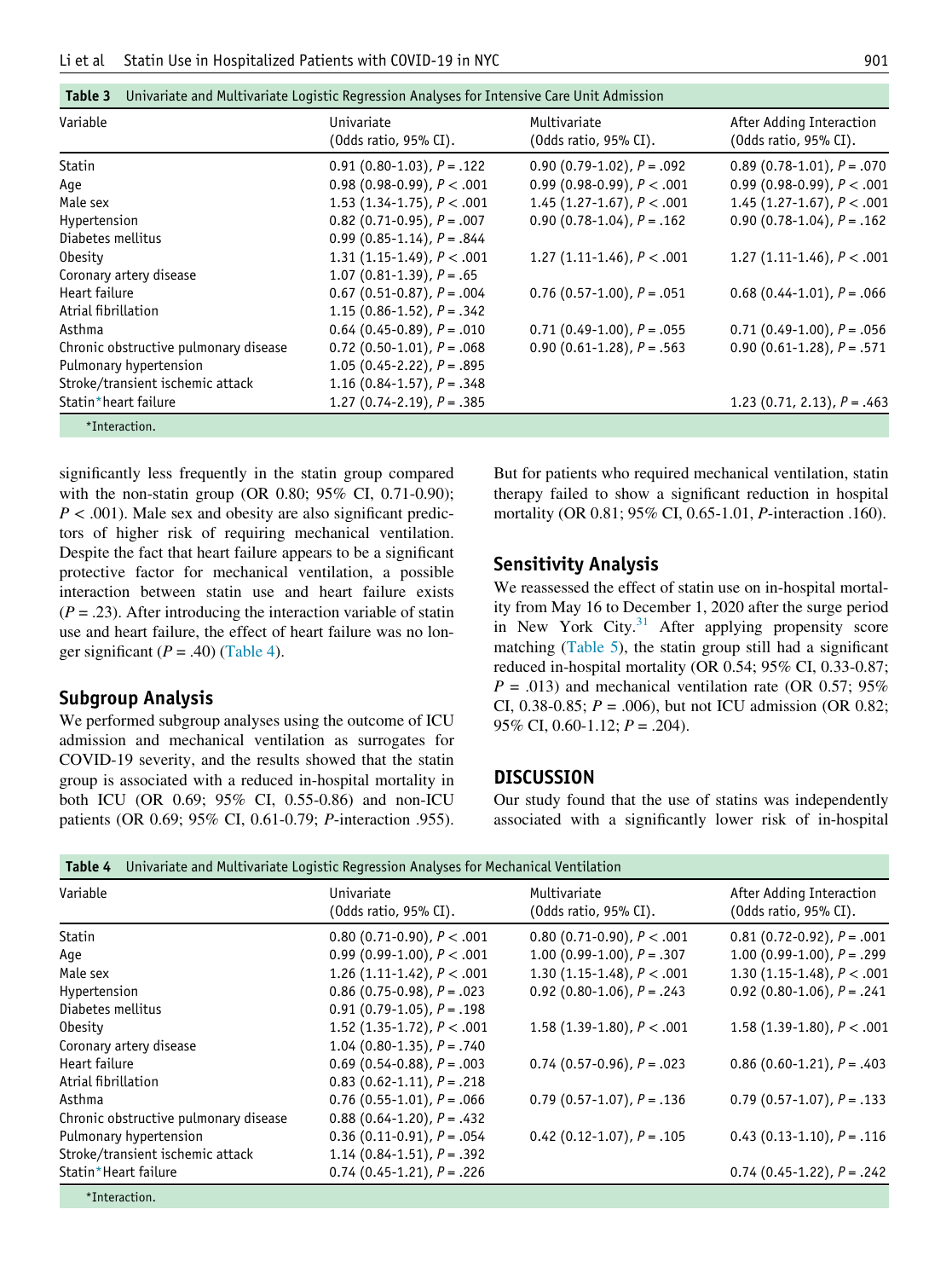| Table 5 Baseline Demographic and Clinical Comorbidities Between Statin Group and Non-Statin Group in Post-Surge Period |  |  |
|------------------------------------------------------------------------------------------------------------------------|--|--|
|                                                                                                                        |  |  |

<span id="page-5-0"></span>

|                                                                                                                                                                              | Unmatched     |                  | Matched |               |                  |         |
|------------------------------------------------------------------------------------------------------------------------------------------------------------------------------|---------------|------------------|---------|---------------|------------------|---------|
|                                                                                                                                                                              | Statin Group  | Non-Statin Group | SMD     | Statin Group  | Non-Statin Group | SMD     |
| Number of patients                                                                                                                                                           | 586           | 722              |         | 377           | 377              |         |
| Age, years: mean (SD)                                                                                                                                                        | 66.21 (13.58) | 55.64 (18.36)    | 0.655   | 63.83 (13.83) | 64.81 (15.58)    | 0.066   |
| Male sex $(\% )$                                                                                                                                                             | 348 (59.4)    | 403 (55.8)       | 0.072   | 216(57.3)     | 217(57.6)        | 0.005   |
| Hypertension (%)                                                                                                                                                             | 263 (44.9)    | 157(21.7)        | 0.506   | 139 (36.9)    | 124 (32.9)       | 0.084   |
| Diabetes mellitus (%)                                                                                                                                                        | 217 (37.0)    | 126 (17.5)       | 0.451   | 116 (30.8)    | 102(27.1)        | 0.082   |
| Obesity $(\% )$                                                                                                                                                              | 217(37.0)     | 244 (33.8)       | 0.068   | 124 (32.9)    | 125 (33.2)       | 0.006   |
| Coronary artery disease (%)                                                                                                                                                  | 65 (11.1)     | 14(1.9)          | 0.377   | 26(6.9)       | 14(3.7)          | 0.142   |
|                                                                                                                                                                              |               |                  |         | 155           |                  |         |
| Heart failure (%)                                                                                                                                                            | 86 (14.7)     | 32(4.4)          | 0.354   | 32(8.5)       | 30(8.0)          | 0.019   |
| Atrial fibrillation (%)                                                                                                                                                      | 49 (8.4)      | 24(3.3)          | 0.216   | 26(6.9)       | 22(5.8)          | 0.043   |
| Asthma (%)                                                                                                                                                                   | 38(6.5)       | 44(6.1)          | 0.016   | 25(6.6)       | 28(7.4)          | 0.031   |
| Chronic obstructive pulmonary disease (%)                                                                                                                                    | 44(7.5)       | 20(2.8)          | 0.216   | 19(5.0)       | 15(4.0)          | 0.051   |
| Pulmonary hypertension (%)                                                                                                                                                   | 3(0.5)        | 2(0.3)           | 0.037   | 3(0.8)        | 1(0.3)           | 0.073   |
| Stroke/transient ischemic attack (%)                                                                                                                                         | 73 (12.5)     | 21(2.9)          | 0.364   | 20(5.3)       | 17(4.5)          | 0.037   |
| Hydroxychloroquine (%)                                                                                                                                                       | 6(1.0)        | 10(1.4)          | 0.033   | 4(1.1)        | 4(1.1)           | < 0.001 |
| Azithromycin (%)                                                                                                                                                             | 168 (28.7)    | 296 (41.0)       | 0.261   | 122 (32.4)    | 134 (35.5)       | 0.067   |
| Ceftriaxone (%)                                                                                                                                                              | 195 (33.3)    | 365(50.6)        | 0.356   | 144 (38.2)    | 154 (40.8)       | 0.054   |
| Piperacillin-tazobactam (%)                                                                                                                                                  | 106(18.1)     | 205 (28.4)       | 0.246   | 82 (21.8)     | 81 (21.5)        | 0.006   |
| Cefepime (%)                                                                                                                                                                 | 73 (12.5)     | 86 (11.9)        | 0.017   | 52 (13.8)     | 49 (13.0)        | 0.023   |
| Vancomycin (%)                                                                                                                                                               | 145 (24.7)    | 242 (33.5)       | 0.194   | 110 (29.2)    | 112 (29.7)       | 0.012   |
| Remdesivir (%)                                                                                                                                                               | 117 (20.0)    | 212 (29.4)       | 0.219   | 92 (24.4)     | 91 (24.1)        | 0.006   |
| ACEi/ARB/ARNi (%)                                                                                                                                                            | 235 (40.1)    | 118(16.3)        | 0.547   | 111 (29.4)    | 109 (28.9)       | 0.012   |
| Tocilizumab (%)                                                                                                                                                              | 14(2.4)       | 20(2.8)          | 0.024   | 10(2.7)       | 10(2.7)          | < 0.001 |
| Glucocorticoid (%)                                                                                                                                                           | 75 (12.8)     | 100(13.9)        | 0.031   | 55 (14.6)     | 56 (14.9)        | 0.007   |
| ACEi = angiotensin-converting enzyme inhibitor; ARB = angiotensin receptor blocker; ARNi = angiotensin receptor-neprilysin inhibitor;<br>SMD = standardized mean difference. |               |                  |         |               |                  |         |

mortality and mechanical ventilation in patients hospital-

ized with COVID-19.

COVID-19 can generate an accentuated immune response, which activates a systemic inflammatory cascade, often termed "cytokine storm."[32,](#page-7-19)[33](#page-7-20) Interaction of the SARS-CoV-2 with the host immune system results in inhibition of lymphopoiesis and accelerated lymphocyte apoptosis.[34](#page-7-21) In later stages of the infection, continued virus replication disrupts host endothelial-epithelial barrier, precipitating the release of inflammatory cytokines and infiltra-tion of monocytes and neutrophils.<sup>32,[35](#page-7-22)</sup> End-organ damage pathognomonic of COVID-19-associated inflammation occurs in the manifestation of acute respiratory distress syndrome with associated alveolitis and endothelial inflammation.[35](#page-7-22) Levels of inflammatory markers including Creactive protein, interleukin-6, procalcitonin, ferritin, erythrocyte sedimentation rate, and serum amyloid A have been found strongly associated with the severity of COVID-19, whereas survivors of COVID-19 had significantly lower levels of interleukin- $6^{36,37}$  $6^{36,37}$  $6^{36,37}$  $6^{36,37}$  Activation of the immune system and the subsequent inflammation are fundamental to the pathophysiology of COVID-19. Therefore, they form the basis of currently available treatment target options and monitors of disease progression.<sup>[36](#page-7-23),[37](#page-7-24)</sup>

Anti-inflammatory agents such as dexamethasone, tocilizumab, and baricitinib are proven efficacious treatments for selected patients with severe COVID-19.<sup>[12](#page-7-11)[,13,](#page-7-12)[38](#page-7-25)[,39](#page-7-26)</sup> Given

that the proven benefit of these agents is attributed to their anti-inflammatory properties, the association of statins with lower in-hospital mortality identified by our study suggests that this can also be attributed to their anti-inflammatory effects.

The anti-inflammatory effects of statins have been well studied and reported, independent of their cholesterol-lowering effects. In vitro studies have uniformly found statins to reduce the expression of cellular adhesion molecules, thereby inhibiting leukocyte adhesion to endothelial cells. $40,41$  $40,41$  Specifically, they have been found to lower the expression of the integrin dimer CD11b and monocyte chemotactic protein-1 on monocytes, and selectively inhibit leukocyte function antigen-1. $8,40$  $8,40$  By binding to a novel regulatory site within the  $\beta_2$  integrin, statins inhibit leukocyte function antigen-1 and adhesion of lymphocytes to endothelial cells. $40,42$  $40,42$  This selective inhibition results in termination of the inflammatory cascade at a preliminary stage.

Clinical studies have corroborated these findings; the use of high-dose atorvastatin was associated with a significant reduction in the levels of C-reactive protein, interleukin-1, interleukin-6, tumor necrosis factor, and adhesions mole-cules.<sup>[43](#page-8-2)</sup> Another HMG-CoA-reductase inhibitor, simvastatin showed a similar significant reduction in C-reactive protein and interleukin-6 levels.<sup>[44](#page-8-3)</sup> The PRINCE study validated these findings by demonstrating that pravastatin significantly reduced C-reactive protein levels independent of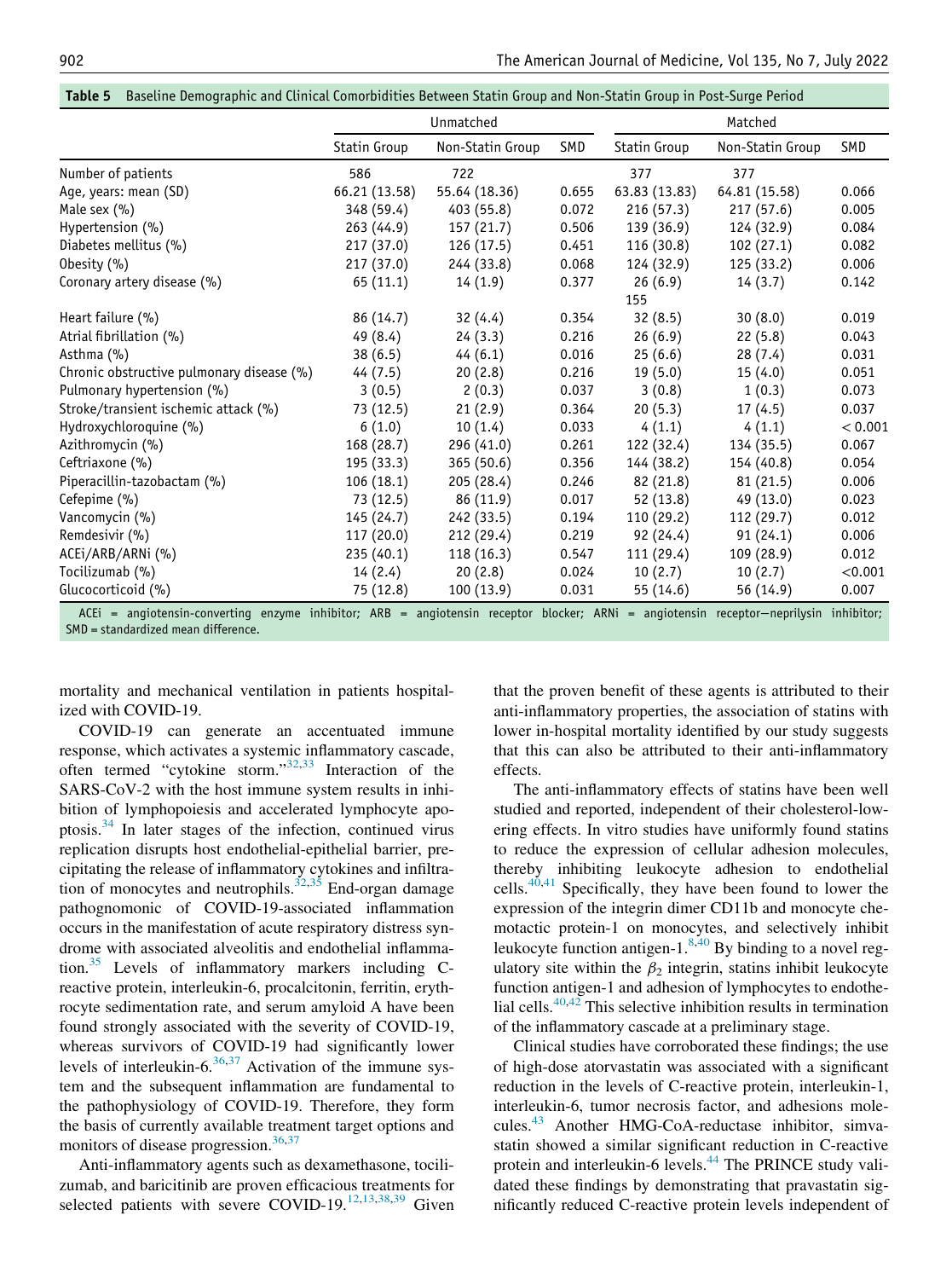changes in lipid levels and may have distinctive anti-inflam-matory effects.<sup>[45](#page-8-4)</sup> The JUPITER study showed similar findings; the use of rosuvastatin significantly reduced C-reactive protein levels and cardiovascular events.<sup>[46](#page-8-5)</sup> Although preliminary results from randomized controlled trials studying the role of statins in acute respiratory distress syndrome did not find a significant improvement in outcomes,[47](#page-8-6)[,48](#page-8-7) on secondary analysis, statins demonstrated a mortality benefit when used within 48 hours of development of acute respiratory distress syndrome in patients with the hyperinflammatory sub-phenotype. $47,49$  $47,49$  Moreover, the anti-inflammatory property of statins has been applied in the treatment of non-cardiovascular diseases such as multi-ple sclerosis and rheumatoid arthritis.<sup>[50,](#page-8-9)[51](#page-8-10)</sup> Statins showed modest, albeit clinically apparent anti-inflammatory effects in high-grade rheumatoid arthritis. These effects are postulated secondary to suppression of Th1-related immune responses and tumor necrosis factor-alpha in the synovial membranes.<sup>[52](#page-8-11)</sup> Evidence from meta-analysis also suggests that statins may have a role in reducing cancer-related mortality and reducing exacerbations in patients with chronic obstructive pulmonary disease.<sup>[53](#page-8-12)</sup>

There have been studies evaluating the use of statins in COVID-19 patients. However, they differ from our study in remarkable ways. Saeed et al,  $54$  in their retrospective observational study of COVID-19 patients, found statins to be associated with a lower hospital mortality selectively in patients with diabetes mellitus. They concluded that there was no difference in hospital mortality based on statin use in patients without history of diabetes. In our study, statins continued to demonstrate an association with significantly lower hospital mortality regardless of diabetes status. Our cohorts were balanced not only for diabetes, but also hypertension, obesity, coronary artery disease, heart failure, and atrial fibrillation, among others, with a larger sample and an analysis that employed propensity score matching and multivariate logistic regression. Also, their single-center study was conducted during the initial COVID-19 surge, when treatment protocols were in flux and underwent rapid changes, making study groups heterogeneous. Our study evaluated the role of statins, both during the initial surge period in New York City and after it, assessing for consistency in results, and was conducted in 11 different hospitals within the country's largest municipal health care system. The randomized controlled trial INSPIRATION-S (Intermediate versus Standard-Dose Prophylactic Anticoagulation in Critically Ill Patients with COVID-19) studied the effect of statins on in-hospital mortality in critically ill COVID-19 patients admitted to the ICU. $55$  The investigators did not find atorvastatin to improve outcomes in these patients. It is important to note that the study excluded patients who were routinely taking statins prior to hospitalization and tested only the 20-mg dosage form of atorvastatin. Statin use could have influenced disease progression in the early stages of infection prior to hospitalization. We included all of the most common forms of statin therapy, as well as patients, irrespective of statin use prior to

hospitalization. In addition, our findings suggested that the use of renin-angiotensin-aldosterone system inhibitors were

associated with significantly reduced in-hospital mortality in addition to the effect of statin therapy. Increasing age was found associated with a lower rate of ICU admission in our patient population, suggesting that age was likely incorporated into selection criteria for ICU admission in patients with COVID-19 infection, especially during the surge period. Haas et al<sup>[56](#page-8-15)</sup> mentioned in their article that age could be considered to forgo ICU treatment in times of scarcity to prioritize younger patients. Overall, statin use in such a largely diverse population derived from the largest municipal hospital system in the nation was found to be associated with lower in-hospital mortality regardless of disease severity. However, further investigation with randomized trials evaluating for dose-dependent effects of statins on COVID-19 outcomes, and effect of different agents within the same class of drugs are needed. The effect of routine use of statins on the early stages of COVID-19 infection also needs to be assessed.

#### Strengths and Limitations

The strengths of our study include a large study population from multiple hospitals across New York City, an epicenter of the COVID-19 pandemic. We used a strict methodology using propensity score matching and multivariate logistic regression to control for possible confounding factors. We did not restrict our analysis to a predefined and limited inhospital length of stay, allowing for accurate capturing of endpoints. Our study also evaluated the pandemic during 2 different phases, the surge and the period following it. To achieve this, we used a robust analysis incorporating subgroup analyses and sensitivity analyses of patients in the post-COVID-19 surge period.

We recognize that our study has important limitations. Although propensity-matched analysis was performed, being a retrospective study conducted from electronic medical records, the possibility of unmeasured confounders exists. An important bias to consider in retrospective studies is the "healthy user effect." It has been demonstrated that patients who adhere to statin use tend to be younger, engage in healthier lifestyles, and see their primary care physician more often.<sup>57,[58](#page-8-17)</sup>

In addition, errors in medication reconciliation and documentation are possible, especially amidst soaring hospital admissions during the pandemic. Also, the duration of treatment with statins and medication noncompliance prior to hospitalization were not accounted for in the analysis, and these carry the potential to affect outcomes. Another limitation is the possible significant different criteria for ICU admission across all of our different facilities. These also vary based on provider assessment, ICU bed capacity, and available hospital resources.

## **CONCLUSION**

In this multicenter study from the largest municipal health care system in the United States, located in the epicenter of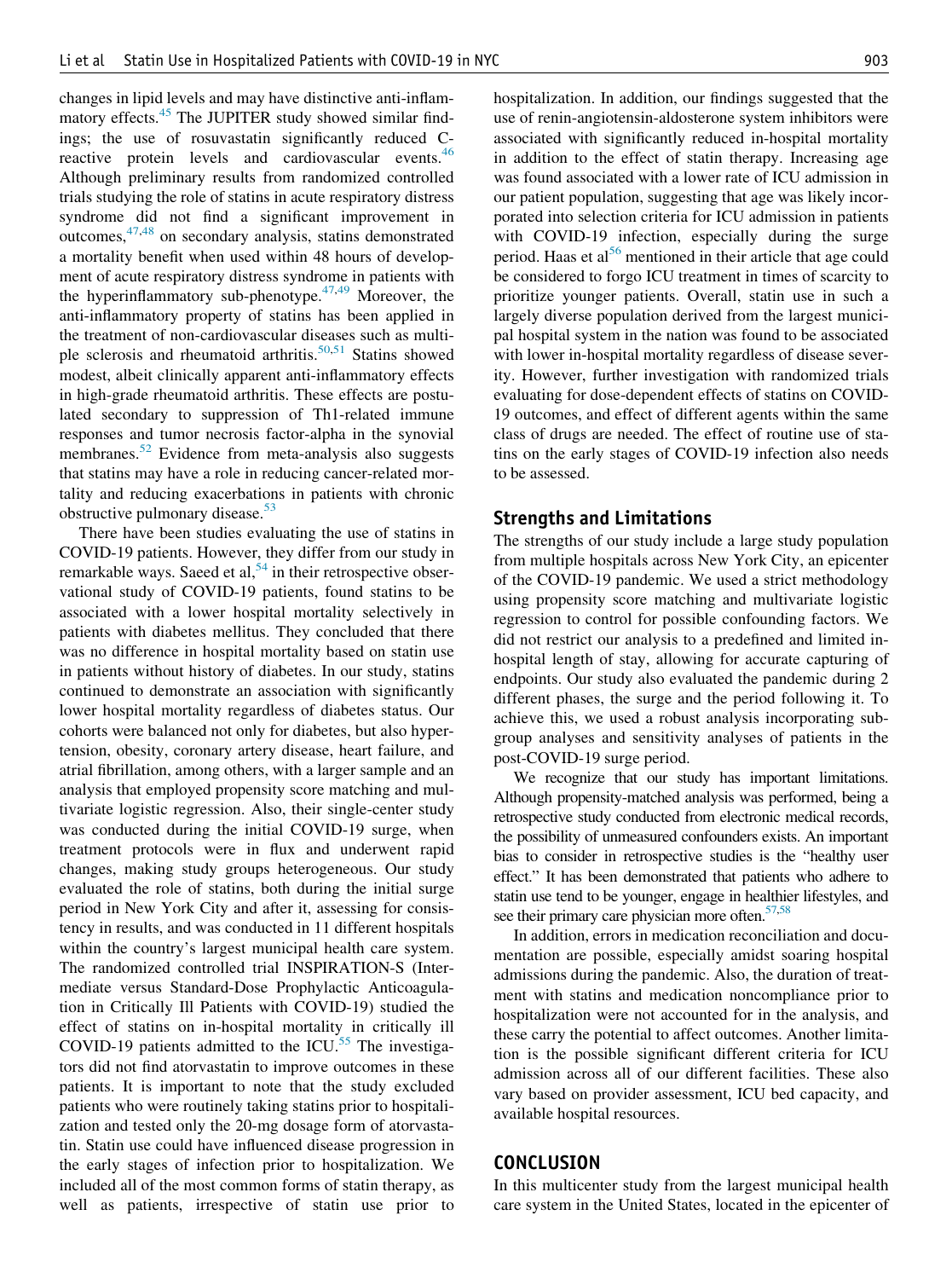the COVID-19 pandemic, statin use was associated with a lower risk of in-hospital mortality and mechanical ventilation for hospitalized COVID-19 patients.

## <span id="page-7-0"></span>References

- 1. World Health Organization (WHO). WHO Coronavirus (COVID-19) Dashboard. 2021. Available at: [https://covid19.who.int.](https://covid19.who.int) Accessed March 17, 2022.
- <span id="page-7-1"></span>2. [Keene AB, Shiloh AL, Eisen L, et al. Critical care surge during the](http://refhub.elsevier.com/S0002-9343(22)00169-3/sbref0002) [COVID-19 pandemic: implementation and feedback from frontline](http://refhub.elsevier.com/S0002-9343(22)00169-3/sbref0002) providers. [J Intensive Care Med](http://refhub.elsevier.com/S0002-9343(22)00169-3/sbref0002) 2021;36(2):233–40.
- <span id="page-7-2"></span>3. [Tedeschi C, Mills AM, Sharma R, et al. COVID-19 pandemic surge:](http://refhub.elsevier.com/S0002-9343(22)00169-3/sbref0003) [after action report of a coalition of emergency departments in New](http://refhub.elsevier.com/S0002-9343(22)00169-3/sbref0003) York City:[online ahead of print]. [Disaster Med Public Health Prep](http://refhub.elsevier.com/S0002-9343(22)00169-3/sbref0003) [2021:1–6.](http://refhub.elsevier.com/S0002-9343(22)00169-3/sbref0003)
- <span id="page-7-3"></span>4. [Zhang H, Penninger JM, Li Y, Zhong N, Slutsky AS. Angiotensin](http://refhub.elsevier.com/S0002-9343(22)00169-3/sbref0004)[converting enzyme 2 \(ACE2\) as a SARS-CoV-2 receptor: molecular](http://refhub.elsevier.com/S0002-9343(22)00169-3/sbref0004) [mechanisms and potential therapeutic target.](http://refhub.elsevier.com/S0002-9343(22)00169-3/sbref0004) Intensive Care Med [2020;46\(4\):586–90.](http://refhub.elsevier.com/S0002-9343(22)00169-3/sbref0004)
- <span id="page-7-4"></span>5. [Varga Z, Flammer AJ, Steiger P, et al. Endothelial cell infection and](http://refhub.elsevier.com/S0002-9343(22)00169-3/sbref0005) [endotheliitis in COVID-19.](http://refhub.elsevier.com/S0002-9343(22)00169-3/sbref0005) Lancet 2020;395(10234):1417–8.
- <span id="page-7-5"></span>6. [Clerkin KJ, Fried JA, Raikhelkar J, et al. COVID-19 and cardiovascu](http://refhub.elsevier.com/S0002-9343(22)00169-3/sbref0006)lar disease. Circulation [2020;141\(20\):1648–55.](http://refhub.elsevier.com/S0002-9343(22)00169-3/sbref0006)
- <span id="page-7-6"></span>7. [Arnett DK, Blumenthal RS, Albert MA, et al. 2019 ACC/AHA Guide](http://refhub.elsevier.com/S0002-9343(22)00169-3/sbref0007)[line on the primary prevention of cardiovascular disease: executive](http://refhub.elsevier.com/S0002-9343(22)00169-3/sbref0007) [summary: a report of the American College of Cardiology/American](http://refhub.elsevier.com/S0002-9343(22)00169-3/sbref0007) [Heart Association Task Force on Clinical Practice Guidelines.](http://refhub.elsevier.com/S0002-9343(22)00169-3/sbref0007) J Am Coll Cardiol [2019;74\(10\):1376–414.](http://refhub.elsevier.com/S0002-9343(22)00169-3/sbref0007)
- <span id="page-7-7"></span>8. [Antonopoulos AS, Margaritis M, Lee R, Channon K, Antoniades C.](http://refhub.elsevier.com/S0002-9343(22)00169-3/sbref0008) [Statins as anti-inflammatory agents in atherogenesis: molecular mech](http://refhub.elsevier.com/S0002-9343(22)00169-3/sbref0008)[anisms and lessons from the recent clinical trials.](http://refhub.elsevier.com/S0002-9343(22)00169-3/sbref0008) Curr Pharm Des [2012;18\(11\):1519–30.](http://refhub.elsevier.com/S0002-9343(22)00169-3/sbref0008)
- <span id="page-7-18"></span><span id="page-7-8"></span>9. [Atamna A, Babitch T, Bracha M, et al. Statins and outcomes of hospi](http://refhub.elsevier.com/S0002-9343(22)00169-3/sbref0009)[talized patients with laboratory-confirmed 2017-2018 influenza.](http://refhub.elsevier.com/S0002-9343(22)00169-3/sbref0009) Eur J [Clin Microbiol Infect Dis](http://refhub.elsevier.com/S0002-9343(22)00169-3/sbref0009) 2019;38(12):2341–8.
- <span id="page-7-19"></span><span id="page-7-9"></span>10. [Yuan S. Statins may decrease the fatality rate of Middle East Respira](http://refhub.elsevier.com/S0002-9343(22)00169-3/sbref0010)[tory Syndrome infection.](http://refhub.elsevier.com/S0002-9343(22)00169-3/sbref0010) mBio 2015;6(4):e01120.
- <span id="page-7-10"></span>11. [Self WH, Semler MW, Leither LM, et al. Effect of hydroxychloro](http://refhub.elsevier.com/S0002-9343(22)00169-3/sbref0011)[quine on clinical status at 14 days in hospitalized patients with](http://refhub.elsevier.com/S0002-9343(22)00169-3/sbref0011) [COVID-19: a randomized clinical trial.](http://refhub.elsevier.com/S0002-9343(22)00169-3/sbref0011) JAMA 2020;324(21):2165–76.
- <span id="page-7-20"></span><span id="page-7-11"></span>12. [Beigel JH, Tomashek KM, Dodd LE, et al. Remdesivir for the treatment](http://refhub.elsevier.com/S0002-9343(22)00169-3/sbref0012) of Covid-19 − final report. N Engl J Med [2020;383\(19\):1813–26.](http://refhub.elsevier.com/S0002-9343(22)00169-3/sbref0012)
- <span id="page-7-21"></span><span id="page-7-12"></span>13. [RECOVERY Collaborative Group, Horby P, Lim WS, et al. Dexa](http://refhub.elsevier.com/S0002-9343(22)00169-3/sbref0013)[methasone in hospitalized patients with Covid-19.](http://refhub.elsevier.com/S0002-9343(22)00169-3/sbref0013) N Engl J Med [2021;384\(8\):693–704.](http://refhub.elsevier.com/S0002-9343(22)00169-3/sbref0013)
- <span id="page-7-22"></span><span id="page-7-13"></span>14. [Nestler MJ, Godbout E, Lee K, et al. Impact of COVID-19 on pneu](http://refhub.elsevier.com/S0002-9343(22)00169-3/sbref0014)[monia-focused antibiotic use at an academic medical center.](http://refhub.elsevier.com/S0002-9343(22)00169-3/sbref0014) Infect [Control Hosp Epidemiol](http://refhub.elsevier.com/S0002-9343(22)00169-3/sbref0014) 2021;42(7):915–6.
- <span id="page-7-23"></span><span id="page-7-14"></span>15. [Beovic B, Dousak M, Ferreira-Coimbra J, et al. Antibiotic use in](http://refhub.elsevier.com/S0002-9343(22)00169-3/sbref0015) patients with COVID-19: a 'snapshot' [Infectious Diseases International](http://refhub.elsevier.com/S0002-9343(22)00169-3/sbref0015) [Research Initiative \(ID-IRI\) survey.](http://refhub.elsevier.com/S0002-9343(22)00169-3/sbref0015) J Antimicrob Chemother 2020;75 [\(11\):3386–90.](http://refhub.elsevier.com/S0002-9343(22)00169-3/sbref0015)
- <span id="page-7-24"></span><span id="page-7-15"></span>16. [St John MH, Barry AR. COVID-19 and the role of angiotensin-con](http://refhub.elsevier.com/S0002-9343(22)00169-3/sbref0016)[verting enzyme inhibitors and angiotensin receptor blockers.](http://refhub.elsevier.com/S0002-9343(22)00169-3/sbref0016) Can Pharm J (Ott) [2020;153\(4\):193–7.](http://refhub.elsevier.com/S0002-9343(22)00169-3/sbref0016)
- <span id="page-7-25"></span><span id="page-7-16"></span>17. [Salama C, Han J, Yau L, et al. Tocilizumab in patients hospitalized](http://refhub.elsevier.com/S0002-9343(22)00169-3/sbref0017) [with Covid-19 pneumonia.](http://refhub.elsevier.com/S0002-9343(22)00169-3/sbref0017) N Engl J Med 2021;384(1):20–30.
- <span id="page-7-26"></span><span id="page-7-17"></span>18. [Palaiodimos L, Kokkinidis DG, Li W, et al. Severe obesity, increasing](http://refhub.elsevier.com/S0002-9343(22)00169-3/sbref0018) [age and male sex are independently associated with worse in-hospital](http://refhub.elsevier.com/S0002-9343(22)00169-3/sbref0018) [outcomes, and higher in-hospital mortality, in a cohort of patients](http://refhub.elsevier.com/S0002-9343(22)00169-3/sbref0018) [with COVID-19 in the Bronx, New York.](http://refhub.elsevier.com/S0002-9343(22)00169-3/sbref0018) Metabolism [2020;108:154262.](http://refhub.elsevier.com/S0002-9343(22)00169-3/sbref0018)
- <span id="page-7-27"></span>19. [Lippi G, Wong J, Henry BM. Hypertension in patients with coronavi](http://refhub.elsevier.com/S0002-9343(22)00169-3/sbref0019)[rus disease 2019 \(COVID-19\): a pooled analysis.](http://refhub.elsevier.com/S0002-9343(22)00169-3/sbref0019) Pol Arch Intern Med [2020;130\(4\):304–9.](http://refhub.elsevier.com/S0002-9343(22)00169-3/sbref0019)
- 20. [Palaiodimos L, Chamorro-Pareja N, Karamanis D, et al. Diabetes is](http://refhub.elsevier.com/S0002-9343(22)00169-3/sbref0020) [associated with increased risk for in-hospital mortality in patients with](http://refhub.elsevier.com/S0002-9343(22)00169-3/sbref0020) [COVID-19: a systematic review and meta-analysis comprising 18,506](http://refhub.elsevier.com/S0002-9343(22)00169-3/sbref0020) patients. Hormones (Athens) [2021;20\(2\):305–14.](http://refhub.elsevier.com/S0002-9343(22)00169-3/sbref0020)
- 21. [Loffi M, Piccolo R, Regazzoni V, et al. Coronary artery disease in](http://refhub.elsevier.com/S0002-9343(22)00169-3/sbref0021) [patients hospitalised with Coronavirus disease 2019 \(COVID-19\)](http://refhub.elsevier.com/S0002-9343(22)00169-3/sbref0021) infection. Open Heart [2020;7\(2\):e001428.](http://refhub.elsevier.com/S0002-9343(22)00169-3/sbref0021)
- 22. [Rey JR, Caro-Codon J, Rosillo SO, et al. Heart failure in COVID-19](http://refhub.elsevier.com/S0002-9343(22)00169-3/sbref0022) [patients: prevalence, incidence and prognostic implications.](http://refhub.elsevier.com/S0002-9343(22)00169-3/sbref0022) Eur J Heart Fail [2020;22\(12\):2205–15.](http://refhub.elsevier.com/S0002-9343(22)00169-3/sbref0022)
- 23. [Yang H, Liang X, Xu J, Hou H, Wang Y. Meta-analysis of atrial fibril](http://refhub.elsevier.com/S0002-9343(22)00169-3/sbref0023)[lation in patients with COVID-19.](http://refhub.elsevier.com/S0002-9343(22)00169-3/sbref0023) Am J Cardiol 2021;144:152–6.
- 24. [Perry RJ, Smith CJ, Roffe C, et al. Characteristics and outcomes of](http://refhub.elsevier.com/S0002-9343(22)00169-3/sbref0024) [COVID-19 associated stroke: a UK multicentre case-control study.](http://refhub.elsevier.com/S0002-9343(22)00169-3/sbref0024) J [Neurol Neurosurg Psychiatry](http://refhub.elsevier.com/S0002-9343(22)00169-3/sbref0024) 2021;92(3):242–8.
- 25. [Pagnesi M, Baldetti L, Beneduce A, et al. Pulmonary hypertension and](http://refhub.elsevier.com/S0002-9343(22)00169-3/sbref0025) [right ventricular involvement in hospitalised patients with COVID-19.](http://refhub.elsevier.com/S0002-9343(22)00169-3/sbref0025) Heart [2020;106\(17\):1324–31.](http://refhub.elsevier.com/S0002-9343(22)00169-3/sbref0025)
- 26. [Gerayeli FV, Milne S, Cheung C, et al. COPD and the risk of poor out](http://refhub.elsevier.com/S0002-9343(22)00169-3/sbref0026)[comes in COVID-19: a systematic review and meta-analysis.](http://refhub.elsevier.com/S0002-9343(22)00169-3/sbref0026) EClinicalMedicine [2021;33:100789.](http://refhub.elsevier.com/S0002-9343(22)00169-3/sbref0026)
- 27. [Yang JM, Koh HY, Moon SY, et al. Allergic disorders and susceptibil](http://refhub.elsevier.com/S0002-9343(22)00169-3/sbref0027)[ity to and severity of COVID-19: a nationwide cohort study.](http://refhub.elsevier.com/S0002-9343(22)00169-3/sbref0027) J Allergy Clin Immunol [2020;146\(4\):790–8.](http://refhub.elsevier.com/S0002-9343(22)00169-3/sbref0027)
- 28. [Reyes FM, Hache-Marliere M, Karamanis D, et al. Assessment of the](http://refhub.elsevier.com/S0002-9343(22)00169-3/sbref0028) [association of COPD and asthma with in-hospital mortality in patients](http://refhub.elsevier.com/S0002-9343(22)00169-3/sbref0028) [with COVID-19. A systematic review, meta-analysis, and meta](http://refhub.elsevier.com/S0002-9343(22)00169-3/sbref0028)[regression analysis.](http://refhub.elsevier.com/S0002-9343(22)00169-3/sbref0028) J Clin Med 2021;10(10):2087.
- 29. [Chetboun M, Raverdy V, Labreuche J, et al. BMI and pneumonia out](http://refhub.elsevier.com/S0002-9343(22)00169-3/sbref0029)[comes in critically ill covid-19 patients: an international multicenter](http://refhub.elsevier.com/S0002-9343(22)00169-3/sbref0029) study. [Obesity \(Silver Spring\)](http://refhub.elsevier.com/S0002-9343(22)00169-3/sbref0029) 2021;29(9):1477–86.
- 30. [Guerson-Gil A, Palaiodimos L, Assa A, et al. Sex-specific impact of](http://refhub.elsevier.com/S0002-9343(22)00169-3/sbref0030) [severe obesity in the outcomes of hospitalized patients with COVID-](http://refhub.elsevier.com/S0002-9343(22)00169-3/sbref0030)[19: a large retrospective study from the Bronx, New York.](http://refhub.elsevier.com/S0002-9343(22)00169-3/sbref0030) Eur J Clin Microbiol Infect Dis [2021;40\(9\):1963–74.](http://refhub.elsevier.com/S0002-9343(22)00169-3/sbref0030)
- 31. [Thompson C, Baumgartner J, Pichardo C, et al. COVID-19 Outbreak](http://refhub.elsevier.com/S0002-9343(22)00169-3/sbref0031) — [New York City, February 29](http://refhub.elsevier.com/S0002-9343(22)00169-3/sbref0031)−June 1, 2020. Morbidity and Mortal[ity Weekly Report \(MMWR\)](http://refhub.elsevier.com/S0002-9343(22)00169-3/sbref0031) 2020;69(46):1725–9.
- 32. [Wiersinga WJ, Rhodes A, Cheng AC, Peacock SJ, Prescott HC. Patho](http://refhub.elsevier.com/S0002-9343(22)00169-3/sbref0032)[physiology, transmission, diagnosis, and treatment of coronavirus dis](http://refhub.elsevier.com/S0002-9343(22)00169-3/sbref0032)[ease 2019 \(COVID-19\): a review.](http://refhub.elsevier.com/S0002-9343(22)00169-3/sbref0032) JAMA 2020;324(8):782–93.
- 33. [Ragab D, Salah Eldin H, Taeimah M, Khattab R, Salem R. The](http://refhub.elsevier.com/S0002-9343(22)00169-3/sbref0033) [COVID-19 cytokine storm; what we know so far.](http://refhub.elsevier.com/S0002-9343(22)00169-3/sbref0033) Front Immunol [2020;11:1446.](http://refhub.elsevier.com/S0002-9343(22)00169-3/sbref0033)
- 34. [Xiong Y, Liu Y, Cao L, et al. Transcriptomic characteristics of bron](http://refhub.elsevier.com/S0002-9343(22)00169-3/sbref0034)[choalveolar lavage fluid and peripheral blood mononuclear cells in](http://refhub.elsevier.com/S0002-9343(22)00169-3/sbref0034) COVID-19 patients. [Emerg Microbes Infect](http://refhub.elsevier.com/S0002-9343(22)00169-3/sbref0034) 2020;9(1):761–70.
- 35. [Xu Z, Shi L, Wang Y, et al. Pathological findings of COVID-19 asso](http://refhub.elsevier.com/S0002-9343(22)00169-3/sbref0035)[ciated with acute respiratory distress syndrome.](http://refhub.elsevier.com/S0002-9343(22)00169-3/sbref0035) Lancet Respir Med [2020;8\(4\):420–2.](http://refhub.elsevier.com/S0002-9343(22)00169-3/sbref0035)
- 36. [Zeng F, Huang Y, Guo Y, et al. Association of inflammatory markers](http://refhub.elsevier.com/S0002-9343(22)00169-3/sbref0036) [with the severity of COVID-19: a meta-analysis.](http://refhub.elsevier.com/S0002-9343(22)00169-3/sbref0036) Int J Infect Dis [2020;96:467–74.](http://refhub.elsevier.com/S0002-9343(22)00169-3/sbref0036)
- 37. [Zhang W, Zhao Y, Zhang F, et al. The use of anti-inflammatory drugs](http://refhub.elsevier.com/S0002-9343(22)00169-3/sbref0037) [in the treatment of people with severe coronavirus disease 2019](http://refhub.elsevier.com/S0002-9343(22)00169-3/sbref0037) [\(COVID-19\): The Perspectives of clinical immunologists from China.](http://refhub.elsevier.com/S0002-9343(22)00169-3/sbref0037) Clin Immunol [2020;214:108393.](http://refhub.elsevier.com/S0002-9343(22)00169-3/sbref0037)
- 38. [Kalil AC, Patterson TF, Mehta AK, et al. Baricitinib plus remdesivir](http://refhub.elsevier.com/S0002-9343(22)00169-3/sbref0038) [for hospitalized adults with Covid-19.](http://refhub.elsevier.com/S0002-9343(22)00169-3/sbref0038) N Engl J Med 2021;384 [\(9\):795–807.](http://refhub.elsevier.com/S0002-9343(22)00169-3/sbref0038)
- 39. [WHO Rapid Evidence Appraisal for COVID-19 Therapies \(REACT\)](http://refhub.elsevier.com/S0002-9343(22)00169-3/sbref0039) [Working Group, Shankar-Hari M, Vale CL, et al. Association between](http://refhub.elsevier.com/S0002-9343(22)00169-3/sbref0039) [administration of IL-6 antagonists and mortality among patients hospi](http://refhub.elsevier.com/S0002-9343(22)00169-3/sbref0039)[talized for COVID-19: a meta-analysis.](http://refhub.elsevier.com/S0002-9343(22)00169-3/sbref0039) JAMA 2021;326(6):499–518.
- 40. [Schonbeck U, Libby P. Inflammation, immunity, and HMG-CoA](http://refhub.elsevier.com/S0002-9343(22)00169-3/sbref0040) [reductase inhibitors: statins as antiinflammatory agents?](http://refhub.elsevier.com/S0002-9343(22)00169-3/sbref0040) Circulation [2004;109\(21 suppl 1\):II18–26.](http://refhub.elsevier.com/S0002-9343(22)00169-3/sbref0040)